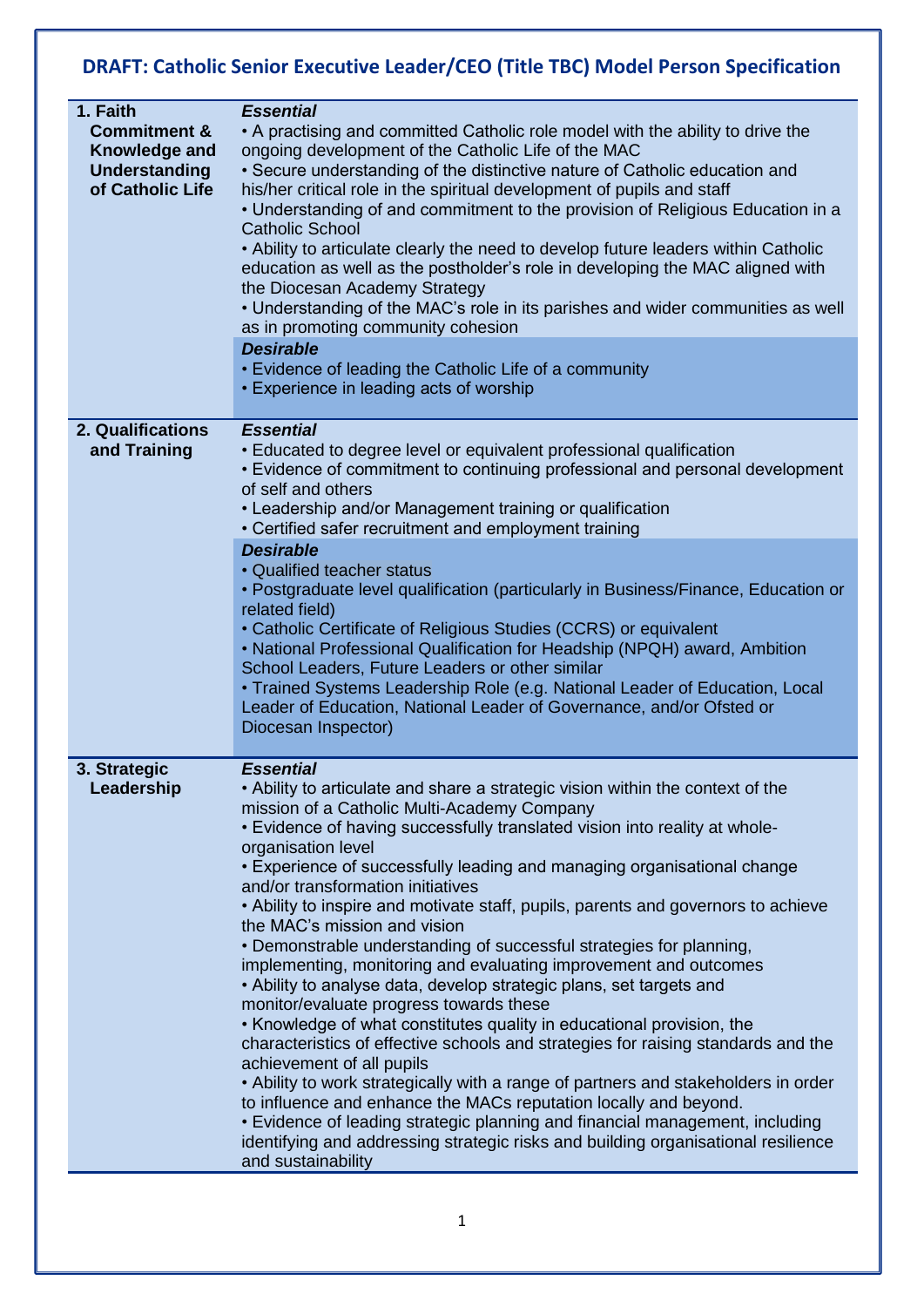|                                        | <b>Desirable</b>                                                                                                                                                                                                                                                                                                                                                                                                                                                                                                                                                                                                                                                                                                                                                                                                                                                                                                                                      |
|----------------------------------------|-------------------------------------------------------------------------------------------------------------------------------------------------------------------------------------------------------------------------------------------------------------------------------------------------------------------------------------------------------------------------------------------------------------------------------------------------------------------------------------------------------------------------------------------------------------------------------------------------------------------------------------------------------------------------------------------------------------------------------------------------------------------------------------------------------------------------------------------------------------------------------------------------------------------------------------------------------|
|                                        | • Demonstrable experience of providing systems leadership within a public,<br>charitable or educational environment leading to sustainable improvement<br>• Experience of headship or as a senior leadership team member with<br>demonstrable impact on the academy's/school's improvement and outcomes for<br>pupils<br>• Experience leading and/or working with Teaching Schools to improve<br>performance<br>• Direct experience of developing and deploying strategies for raising pupil<br>achievement and improving the quality of teaching and learning<br>• Experience of leading teaching and/or professional staff across a multi-site<br>organisation<br>• Experience of developing KPIs to monitor strategic objectives and<br>organisational health                                                                                                                                                                                      |
| 4. Standards and                       | <b>Essential</b>                                                                                                                                                                                                                                                                                                                                                                                                                                                                                                                                                                                                                                                                                                                                                                                                                                                                                                                                      |
| Organisational<br>Improvement          | • Strong commitment to innovation and school improvement together with high<br>expectations and ambition for staff and pupils<br>• Ability to lead the development of organisational policies and procedures that<br>align to the mission and vision of the MAC, support the local ethos and<br>communities of the MAC's academies, and drive improvement<br>• Sound understanding of effective systems for complaint resolution and<br>managing conflict and ability to apply in practice to support continuous<br>improvement<br>• General understanding of all phases of education within the MAC (e.g. EYFS,<br>Primary, Secondary)<br>• Understanding of and commitment to promoting and safeguarding the welfare<br>of pupils<br><b>Desirable</b><br>• Understanding of successful teaching and learning in religious education<br>across all phases within the MAC<br>• Successful experience in creating an effective and innovative learning |
|                                        | environment and in developing and implementing policy and practice relating to<br>behaviour management                                                                                                                                                                                                                                                                                                                                                                                                                                                                                                                                                                                                                                                                                                                                                                                                                                                |
| 5. Leading and                         | <b>Essential</b>                                                                                                                                                                                                                                                                                                                                                                                                                                                                                                                                                                                                                                                                                                                                                                                                                                                                                                                                      |
| <b>Managing Staff</b><br>and Resources | • Experience of leading staff teams, succession planning and performance<br>management resulting in improvement in service and standards and in building<br>leadership capacity and resilience<br>• Ability to delegate work and support colleagues in undertaking responsibilities<br>while retaining overall accountability<br>• Understanding of effective budget planning and resource deployment,<br>including systems of monitoring performance, and alignment with achievement<br>of the MACs educational priorities<br>• Experience of leading and co-ordinating training and professional development<br>• Experience of working with those responsible for strategic and operational<br>governance at all levels, to enable them to fulfil their responsibilities                                                                                                                                                                           |
|                                        | <b>Desirable</b><br>• Direct experience in managing capability procedures, grievances and related<br>challenging human resource matters within schools and academies.                                                                                                                                                                                                                                                                                                                                                                                                                                                                                                                                                                                                                                                                                                                                                                                 |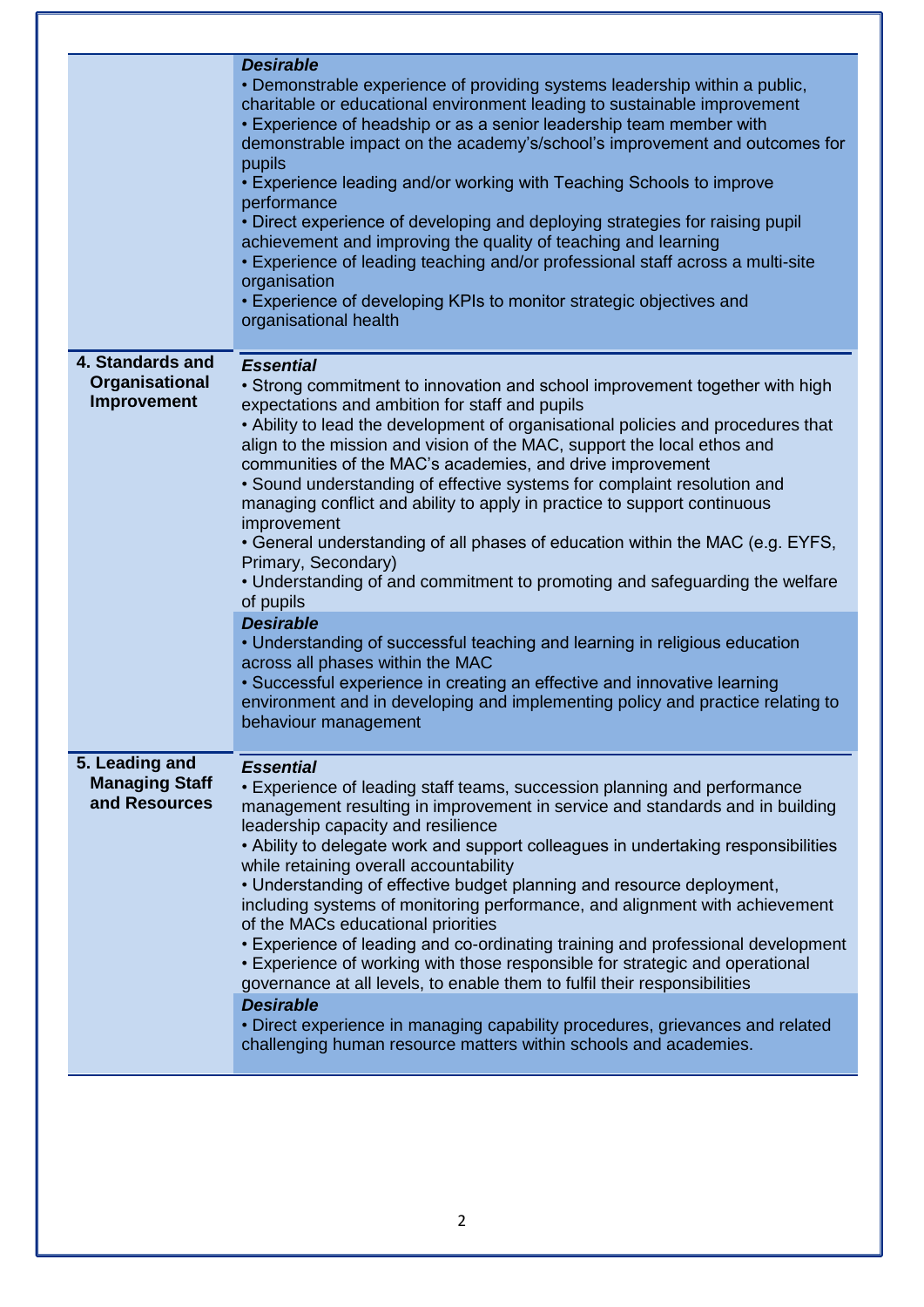| 6. Governance,<br>Accountability,<br>and Compliance        | <b>Essential</b><br>• Current and up-to-date knowledge and understanding of effective governance<br>systems and deployment including necessary corporate records retention,<br>ideally within MACs and preferable with demonstrable experience of supporting<br>such<br>• Ability to lead effective meetings with internal and external stakeholders,                                                                                                                                                                                                                                                                                                                                                                                                                                                                                                                                                                                                                                                                                                                                                                                                                                                                                                                                                                                                                                                                                                                                                                                                                                                                                                                                                  |
|------------------------------------------------------------|--------------------------------------------------------------------------------------------------------------------------------------------------------------------------------------------------------------------------------------------------------------------------------------------------------------------------------------------------------------------------------------------------------------------------------------------------------------------------------------------------------------------------------------------------------------------------------------------------------------------------------------------------------------------------------------------------------------------------------------------------------------------------------------------------------------------------------------------------------------------------------------------------------------------------------------------------------------------------------------------------------------------------------------------------------------------------------------------------------------------------------------------------------------------------------------------------------------------------------------------------------------------------------------------------------------------------------------------------------------------------------------------------------------------------------------------------------------------------------------------------------------------------------------------------------------------------------------------------------------------------------------------------------------------------------------------------------|
|                                                            | making informed decisions with clear and transparent accountability and<br>recording.<br>• Demonstrable experience in monitoring, analysing and reporting on an<br>organisation's activity, outcomes and impact to governors/Directors (or<br>equivalent level)                                                                                                                                                                                                                                                                                                                                                                                                                                                                                                                                                                                                                                                                                                                                                                                                                                                                                                                                                                                                                                                                                                                                                                                                                                                                                                                                                                                                                                        |
|                                                            | <b>Desirable</b><br>• Knowledge and understanding of strategic, operational and financial reporting<br>requirements of charities, preferably as they relate to the role of Accounting<br><b>Officer for a Catholic MAC</b><br>• Understanding of wider statutory compliance regimes related to charitable<br>companies, preferably having experience of such within MACs<br>• Experience of leading, developing and/or managing assurance frameworks<br>which effectively support statutory compliance<br>• Sound knowledge of school inspection frameworks (e.g. Ofsted, Section 48)                                                                                                                                                                                                                                                                                                                                                                                                                                                                                                                                                                                                                                                                                                                                                                                                                                                                                                                                                                                                                                                                                                                  |
| 7. Professional<br><b>Skills, Qualities</b><br>& Abilities | <b>Essential</b><br>• Strong commitment to Catholic Education and the mission of a Catholic MAC<br>• Strong communication, presentation and interpersonal skills with the ability to<br>influence a range of audiences and at all levels (e.g. staff, pupils,<br>parents/carers, governors/Directors, parishioners, clergy, DES representatives,<br>business leaders, government agencies, statutory authorities, and inspectors)<br>• Ability to retain personal resilience within the context of aggressive and<br>sustained accountability and challenge<br>. Innovative with a keen determination to learn from the experience and<br>expertise of others and apply new ideas to seemingly intractable problems<br>• Ability to coach and mentor others and willingness to seek such support<br>• Strong evaluation and analytical skills<br>• Strong IT skills, ability to identify where technological innovation could make<br>systems/processes more efficient and/or effective.<br>• Strong project management skills, including ensuring appropriate systems are<br>in place to monitor progress and achievement of objectives<br>• Proven track record in building effective partnerships and networks to support<br>an organisation's development and success (e.g. National and/or local<br>government policy makers, statutory authorities, professional bodies,<br>stakeholder groups)<br>• Ability to organise work, prioritise tasks, make decisions and manage time<br>effectively, providing calm and mature leadership in the context of a busy and<br>dynamic environment<br>• Empathy, tact and diplomacy with children of all ages and their parents/carers<br><b>Desirable</b> |